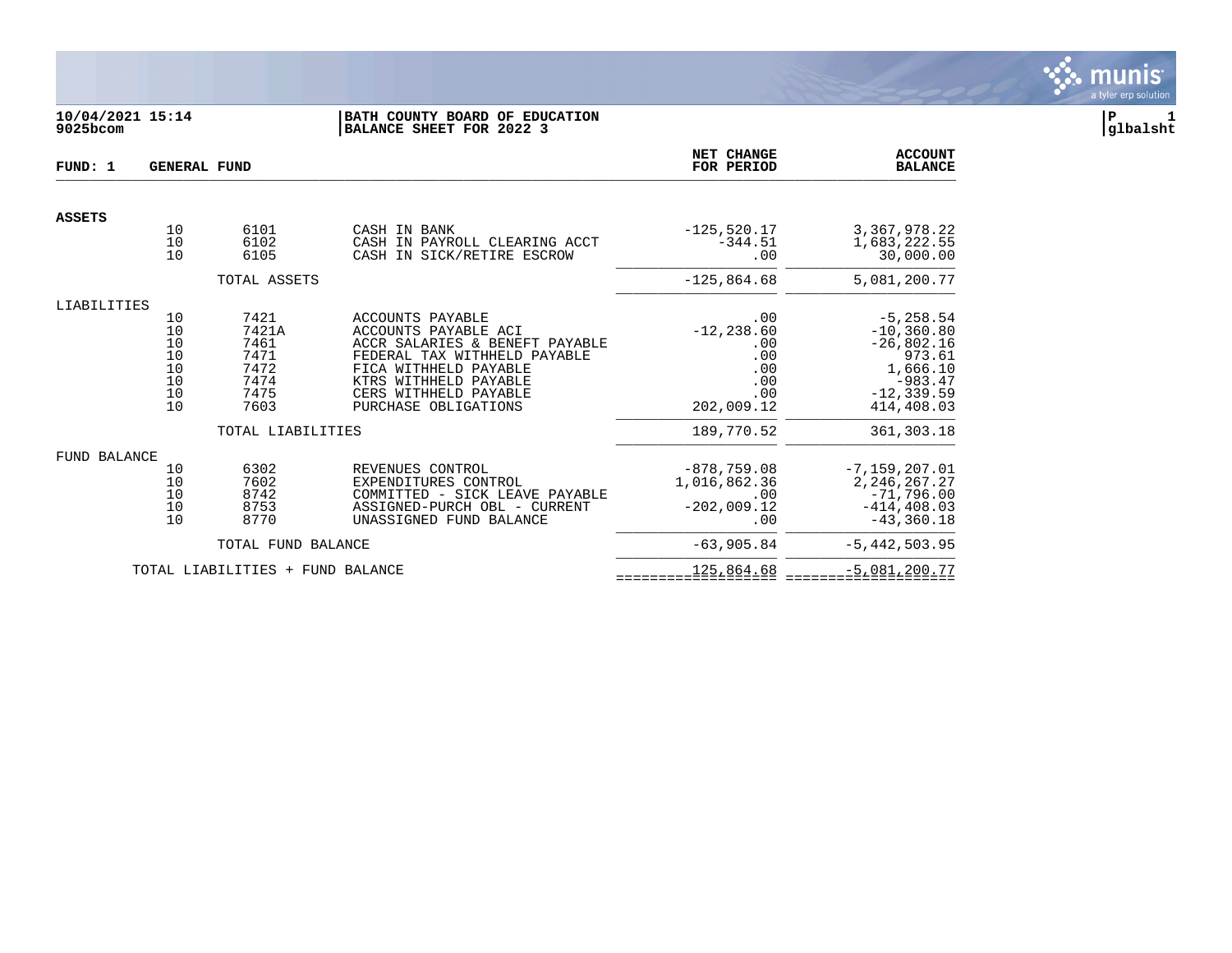

# **10/04/2021 15:14 |BATH COUNTY BOARD OF EDUCATION |P 2 9025bcom |BALANCE SHEET FOR 2022 3 |glbalsht**

| FUND: 2       |                | SPECIAL REVENUE                  |                                                                          | NET CHANGE<br>FOR PERIOD                    | <b>ACCOUNT</b><br><b>BALANCE</b>                  |
|---------------|----------------|----------------------------------|--------------------------------------------------------------------------|---------------------------------------------|---------------------------------------------------|
|               |                |                                  |                                                                          |                                             |                                                   |
| <b>ASSETS</b> | 20             | 6101                             | CASH IN BANK                                                             | 148,560.51                                  | 87,256.13                                         |
|               |                | TOTAL ASSETS                     |                                                                          | 148,560.51                                  | 87,256.13                                         |
| LIABILITIES   | 20<br>20<br>20 | 7421<br>7421A<br>7603            | ACCOUNTS PAYABLE<br>ACCOUNTS PAYABLE ACI<br>PURCHASE OBLIGATIONS         | .00<br>$-31,901.15$<br>30,871.25            | $-3,582.12$<br>$-41,820.63$<br>502,171.77         |
|               |                | TOTAL LIABILITIES                |                                                                          | $-1,029.90$                                 | 456,769.02                                        |
| FUND BALANCE  | 20<br>20<br>20 | 6302<br>7602<br>8753             | REVENUES CONTROL<br>EXPENDITURES CONTROL<br>ASSIGNED-PURCH OBL - CURRENT | $-601,797.94$<br>485,138.58<br>$-30,871.25$ | $-1,065,790.07$<br>1,023,936.69<br>$-502, 171.77$ |
|               |                | TOTAL FUND BALANCE               |                                                                          | $-147,530.61$                               | $-544,025.15$                                     |
|               |                | TOTAL LIABILITIES + FUND BALANCE |                                                                          | $-148,560.51$                               | $-87, 256.13$                                     |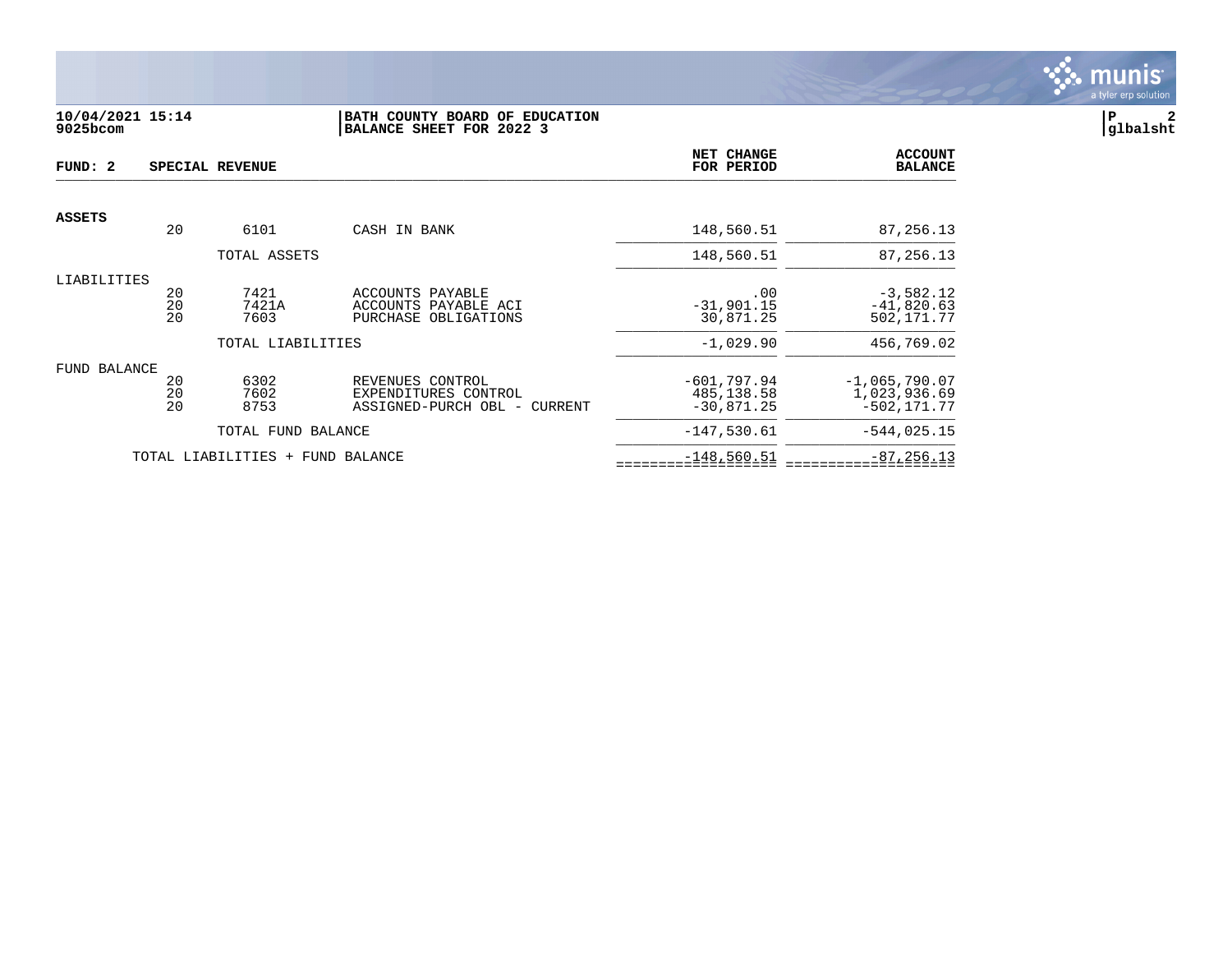

#### **10/04/2021 15:14 |BATH COUNTY BOARD OF EDUCATION |P 3 9025bcom |BALANCE SHEET FOR 2022 3 |glbalsht**

| FUND: 21<br>DISTRICT ACTIVITY FD (ANNUAL) |          |                                  |                                          | NET CHANGE<br>FOR PERIOD | <b>ACCOUNT</b><br><b>BALANCE</b> |
|-------------------------------------------|----------|----------------------------------|------------------------------------------|--------------------------|----------------------------------|
| <b>ASSETS</b>                             |          |                                  |                                          |                          |                                  |
|                                           | 21       | 6101                             | CASH IN BANK                             | $-3,589.28$              | 100,272.27                       |
|                                           |          | TOTAL ASSETS                     |                                          | $-3,589.28$              | 100,272.27                       |
| LIABILITIES                               | 21       | 7421A                            | ACCOUNTS PAYABLE ACI                     | 842.26                   | $-784.38$                        |
|                                           | 21       | 7603                             | PURCHASE OBLIGATIONS                     | $-439.42$                | 10,184.58                        |
|                                           |          | TOTAL LIABILITIES                |                                          | 402.84                   | 9,400.20                         |
| FUND BALANCE                              |          |                                  |                                          |                          |                                  |
|                                           | 21<br>21 | 6302<br>7602                     | REVENUES CONTROL<br>EXPENDITURES CONTROL | $-3,400.00$<br>6,147.02  | $-106,890.62$<br>7,402.73        |
|                                           | 21       | 8753                             | ASSIGNED-PURCH OBL - CURRENT             | 439.42                   | $-10, 184.58$                    |
|                                           |          | TOTAL FUND BALANCE               |                                          | 3,186.44                 | $-109,672.47$                    |
|                                           |          | TOTAL LIABILITIES + FUND BALANCE |                                          | 3,589.28                 | $-100, 272.27$                   |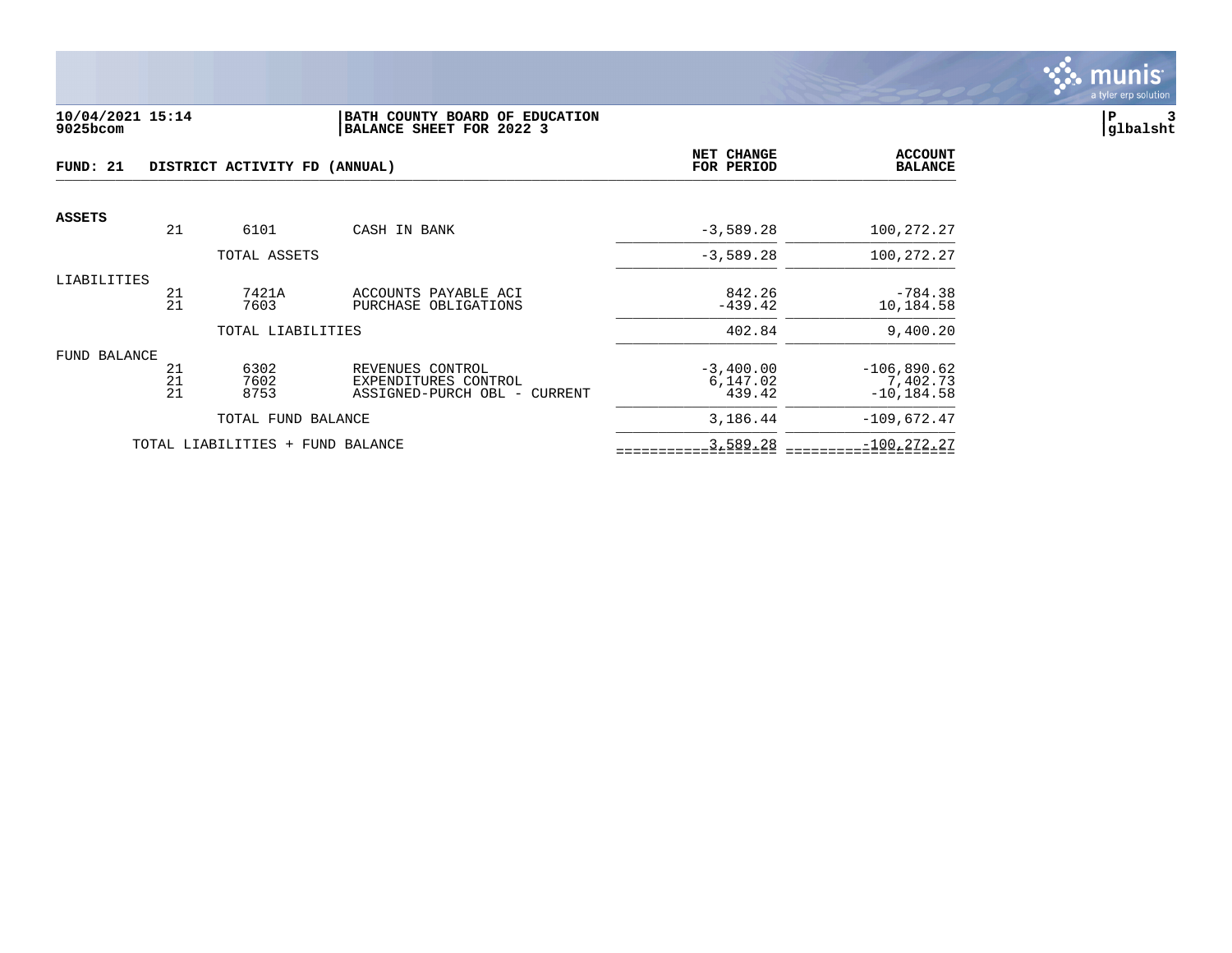

#### **10/04/2021 15:14 |BATH COUNTY BOARD OF EDUCATION |P 4 9025bcom |BALANCE SHEET FOR 2022 3 |glbalsht**

| FUND: 25      |          | SPEC REV - STUDENT ACTIVITY      |                                                  | NET CHANGE<br>FOR PERIOD | <b>ACCOUNT</b><br><b>BALANCE</b> |
|---------------|----------|----------------------------------|--------------------------------------------------|--------------------------|----------------------------------|
| <b>ASSETS</b> | 25       | 6101                             | CASH IN BANK                                     | .00                      | 213,398.37                       |
|               |          | TOTAL ASSETS                     |                                                  | .00                      | 213,398.37                       |
| FUND BALANCE  | 25<br>25 | 8737<br>8770                     | RESTRICTED<br>- OTHER<br>UNASSIGNED FUND BALANCE | .00<br>.00               | $-221,710.09$<br>8,311.72        |
|               |          | TOTAL FUND BALANCE               |                                                  | .00                      | $-213, 398.37$                   |
|               |          | TOTAL LIABILITIES + FUND BALANCE |                                                  | .00                      | $-213, 398.37$                   |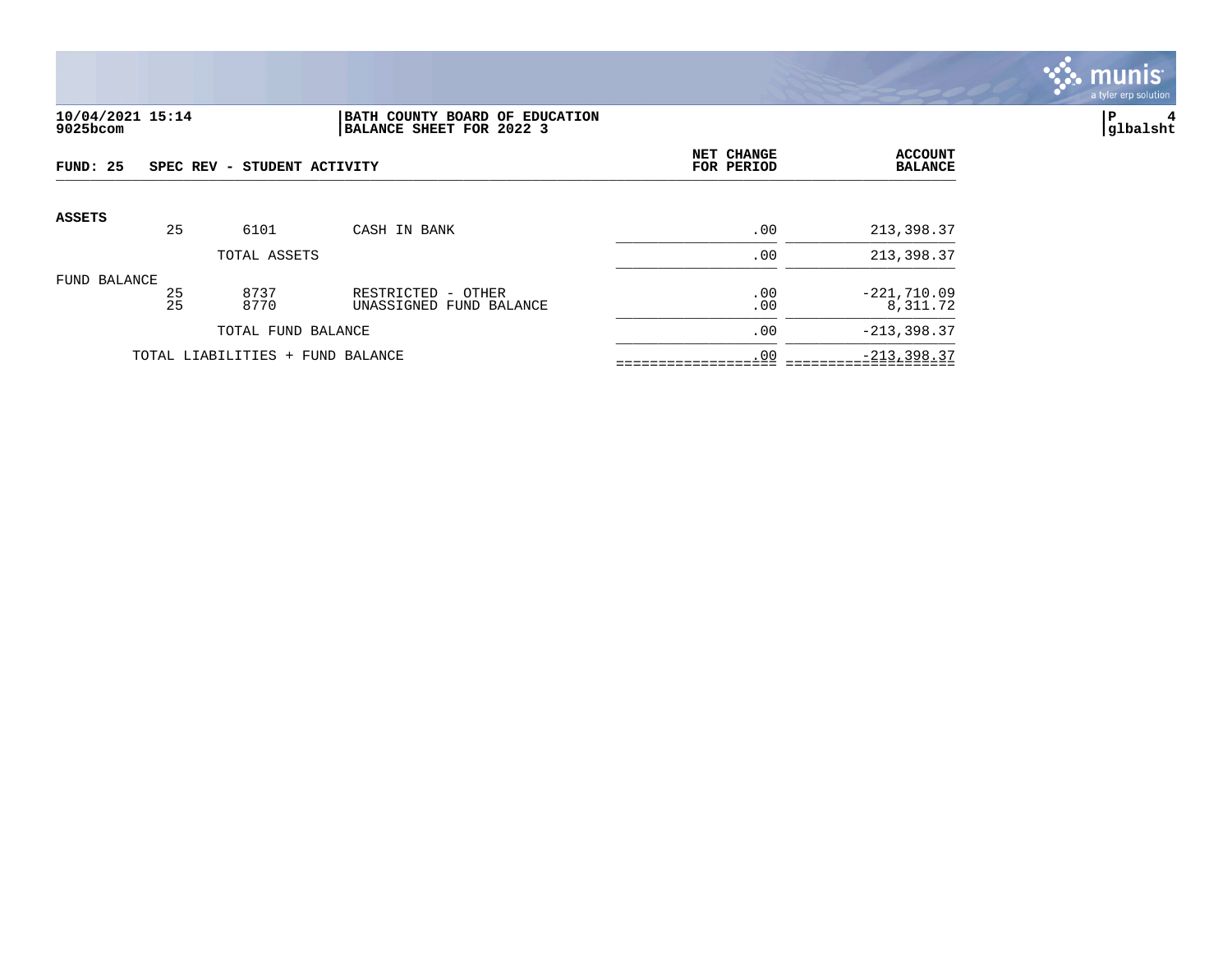

## **10/04/2021 15:14 |BATH COUNTY BOARD OF EDUCATION |P 5 9025bcom |BALANCE SHEET FOR 2022 3 |glbalsht**

| FUND: 310     |          | CAPITAL OUTLAY FUND              |                                                    | NET CHANGE<br>FOR PERIOD | <b>ACCOUNT</b><br><b>BALANCE</b> |
|---------------|----------|----------------------------------|----------------------------------------------------|--------------------------|----------------------------------|
| <b>ASSETS</b> |          |                                  |                                                    |                          |                                  |
|               | 31       | 6101                             | CASH IN BANK                                       | .00                      | 174,302.75                       |
|               |          | TOTAL ASSETS                     |                                                    | .00                      | 174,302.75                       |
| FUND BALANCE  | 31<br>31 | 6302<br>8738                     | REVENUES CONTROL<br>RESTRICTED-SFCC ESCROW-CURRENT | .00<br>.00               | $-89,753.00$<br>$-84,549.75$     |
|               |          | TOTAL FUND BALANCE               |                                                    | .00                      | $-174, 302.75$                   |
|               |          | TOTAL LIABILITIES + FUND BALANCE |                                                    | .00                      | $-174, 302.75$                   |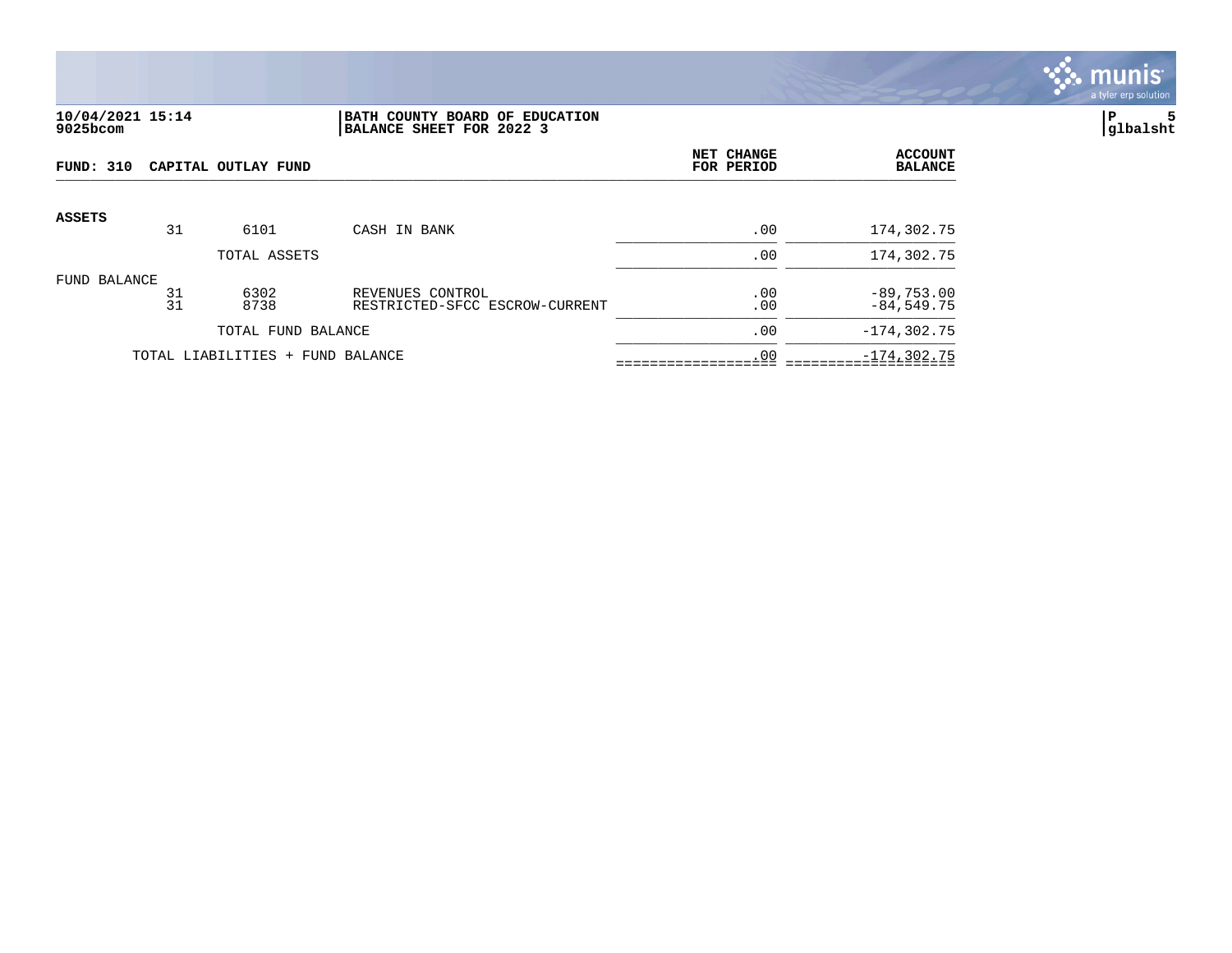

#### **10/04/2021 15:14 |BATH COUNTY BOARD OF EDUCATION |P 6 9025bcom |BALANCE SHEET FOR 2022 3 |glbalsht**

| FUND: 320     |                | BUILDING FUND (5 CENT LEVY)      |                                                                            | <b>NET CHANGE</b><br>FOR PERIOD | <b>ACCOUNT</b><br><b>BALANCE</b>               |
|---------------|----------------|----------------------------------|----------------------------------------------------------------------------|---------------------------------|------------------------------------------------|
| <b>ASSETS</b> | 32             | 6101                             | CASH IN BANK                                                               | .00                             | 160,704.39                                     |
|               |                | TOTAL ASSETS                     |                                                                            | .00                             | 160,704.39                                     |
| FUND BALANCE  | 32<br>32<br>32 | 6302<br>7602<br>8738             | REVENUES CONTROL<br>EXPENDITURES CONTROL<br>RESTRICTED-SFCC ESCROW-CURRENT | .00<br>.00<br>.00               | $-497, 138.00$<br>577,863.88<br>$-241, 430.27$ |
|               |                | TOTAL FUND BALANCE               |                                                                            | .00                             | $-160, 704.39$                                 |
|               |                | TOTAL LIABILITIES + FUND BALANCE |                                                                            | .00                             | $-160, 704.39$                                 |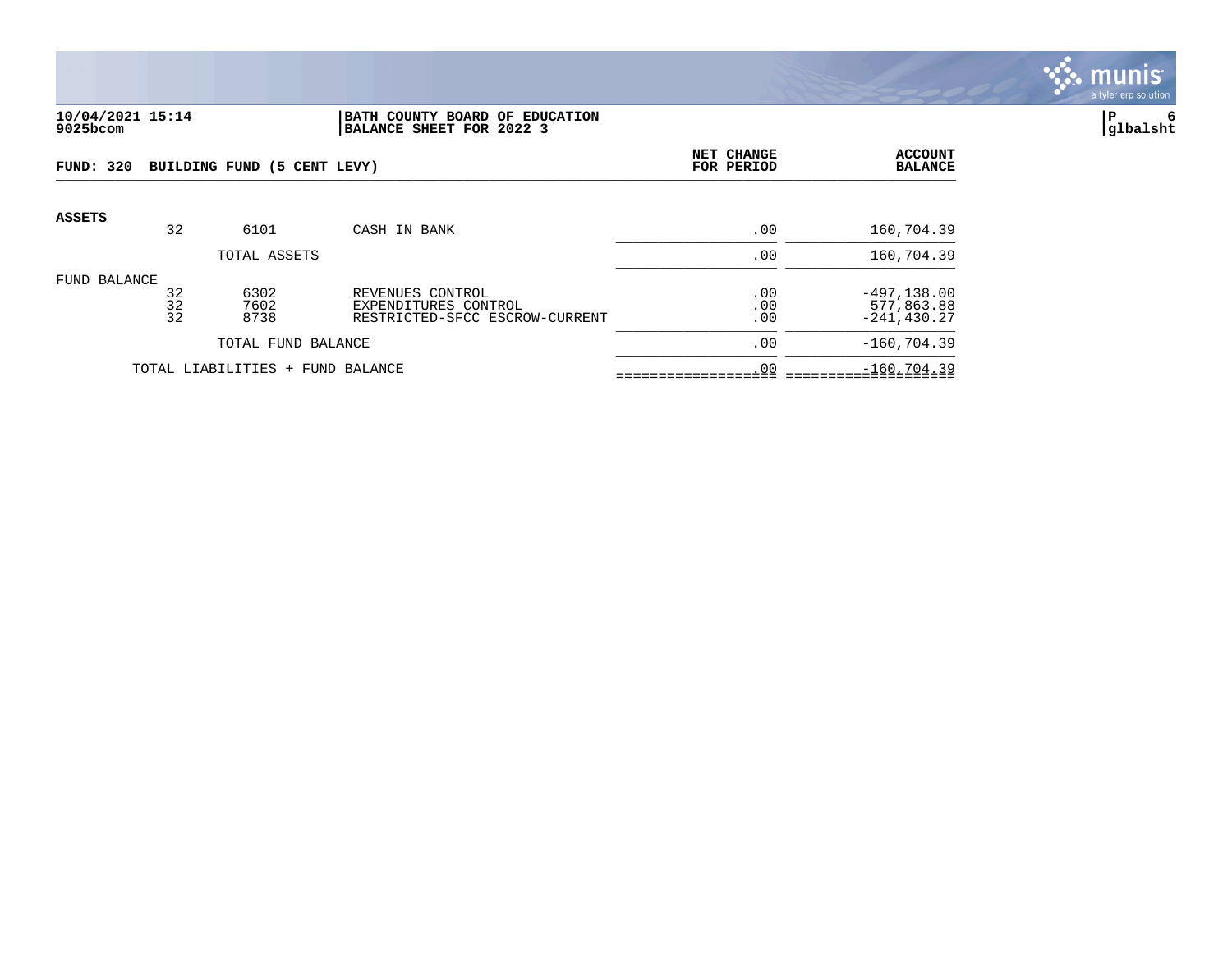

# **10/04/2021 15:14 |BATH COUNTY BOARD OF EDUCATION |P 7 9025bcom |BALANCE SHEET FOR 2022 3 |glbalsht**

| <b>FUND: 360</b> | <b>CONSTRUCTION FUND</b> |                                  |                                                               |            | <b>ACCOUNT</b><br><b>BALANCE</b> |
|------------------|--------------------------|----------------------------------|---------------------------------------------------------------|------------|----------------------------------|
| <b>ASSETS</b>    | 36                       | 6101                             | CASH IN BANK                                                  | .00        | 31,221.04                        |
|                  |                          | TOTAL ASSETS                     |                                                               | .00        | 31,221.04                        |
| LIABILITIES      | 36<br>36                 | 7421A<br>7603                    | ACCOUNTS PAYABLE ACI<br>PURCHASE OBLIGATIONS                  | .00<br>.00 | $-749.00$<br>2,525.00            |
|                  |                          | TOTAL LIABILITIES                |                                                               | .00        | 1,776.00                         |
| FUND BALANCE     | 36<br>36                 | 8735<br>8753                     | RESTRICTED-FUTURE CONSTR BG-1<br>ASSIGNED-PURCH OBL - CURRENT | .00<br>.00 | $-30,472.04$<br>$-2,525.00$      |
|                  |                          | TOTAL FUND BALANCE               |                                                               | .00        | $-32,997.04$                     |
|                  |                          | TOTAL LIABILITIES + FUND BALANCE |                                                               | .00        | $-31, 221.04$                    |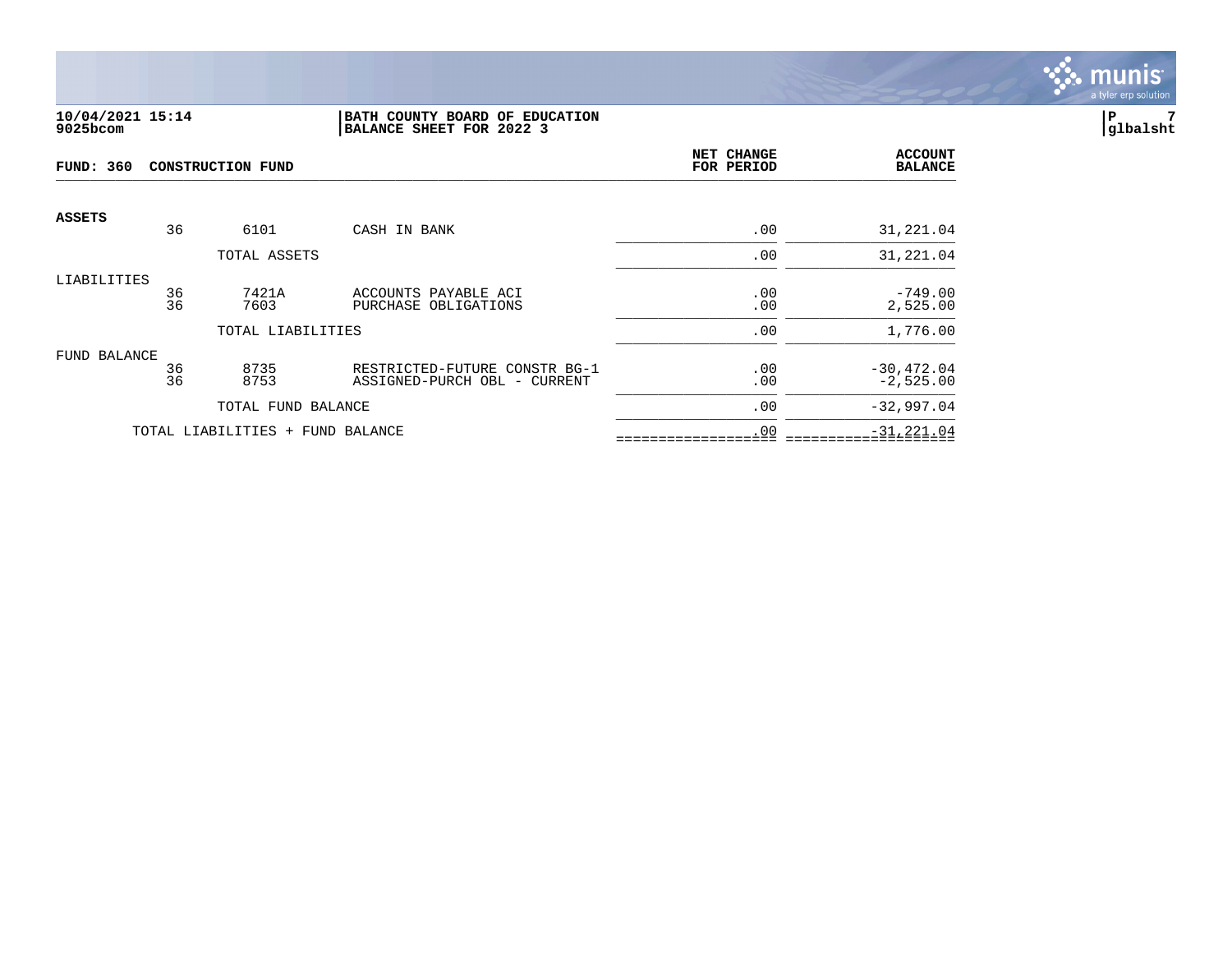

#### **10/04/2021 15:14 |BATH COUNTY BOARD OF EDUCATION |P 8 9025bcom |BALANCE SHEET FOR 2022 3 |glbalsht**

| FUND: 400     |                | DEBT SERVICE FUND                | NET CHANGE<br>FOR PERIOD                                                    | <b>ACCOUNT</b><br><b>BALANCE</b>    |                                               |
|---------------|----------------|----------------------------------|-----------------------------------------------------------------------------|-------------------------------------|-----------------------------------------------|
| <b>ASSETS</b> | 40             | 6101                             | CASH IN BANK                                                                | $-205,031.65$                       | $-205,031.65$                                 |
|               |                | TOTAL ASSETS                     |                                                                             | $-205,031.65$                       | $-205,031.65$                                 |
| LIABILITIES   | 40             | 7603                             | PURCHASE OBLIGATIONS                                                        | 561,382.52                          | 561,382.52                                    |
|               |                | TOTAL LIABILITIES                |                                                                             | 561,382.52                          | 561,382.52                                    |
| FUND BALANCE  | 40<br>40<br>40 | 6302<br>7602<br>8753             | REVENUES CONTROL<br>EXPENDITURES CONTROL<br>ASSIGNED-PURCH OBL -<br>CURRENT | .00<br>205,031.65<br>$-561, 382.52$ | $-577,863.88$<br>782,895.53<br>$-561, 382.52$ |
|               |                | TOTAL FUND BALANCE               |                                                                             | $-356, 350.87$                      | $-356, 350.87$                                |
|               |                | TOTAL LIABILITIES + FUND BALANCE |                                                                             | 205,031.65                          | 205,031.65                                    |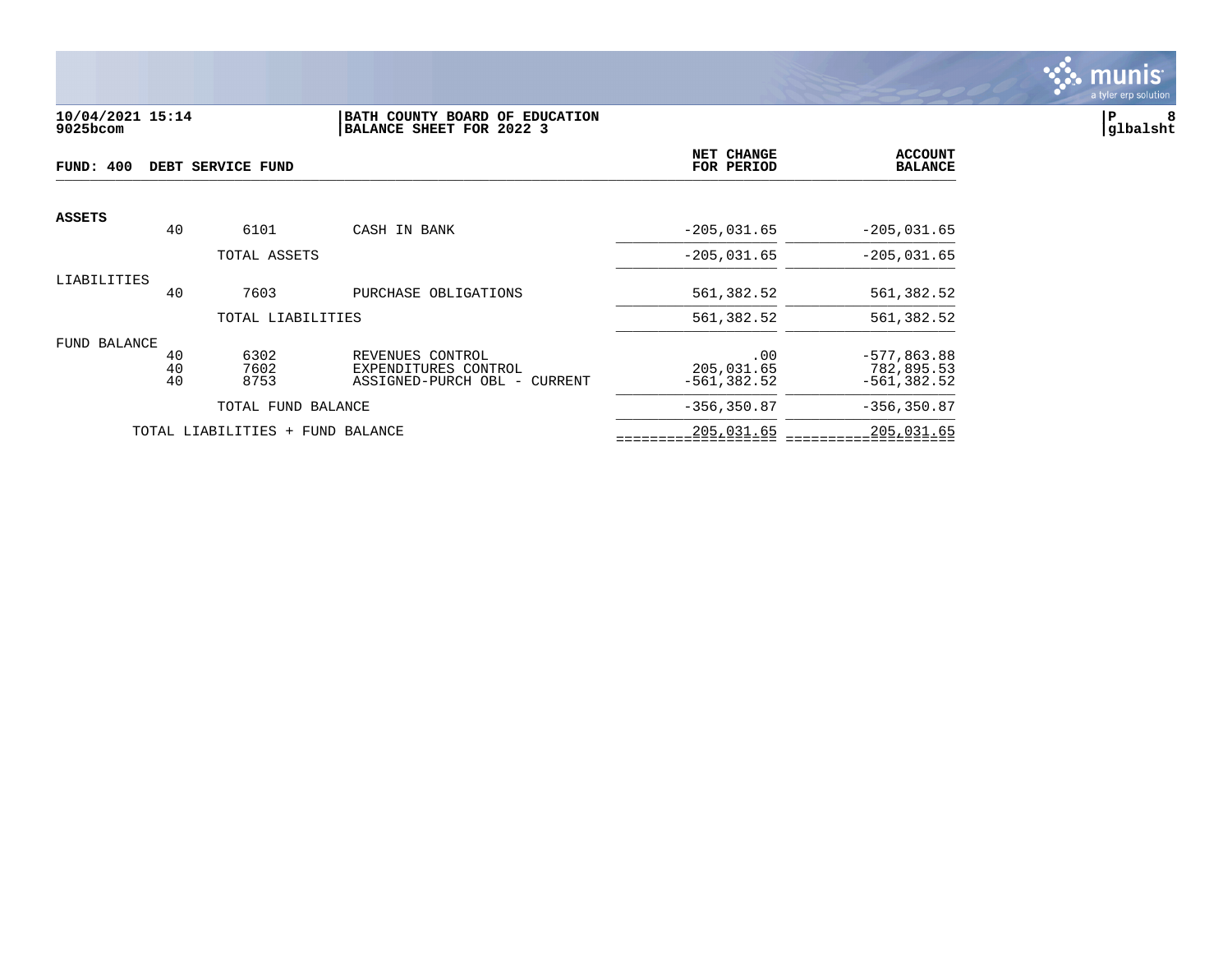

# **10/04/2021 15:14 |BATH COUNTY BOARD OF EDUCATION |P 9 9025bcom |BALANCE SHEET FOR 2022 3 |glbalsht**

| FUND: 51            | FOOD SERVICE FUND                            |                                                                                |                                                                                                                                                                             | NET CHANGE<br>FOR PERIOD                                                  | <b>ACCOUNT</b><br><b>BALANCE</b>                                                                                             |
|---------------------|----------------------------------------------|--------------------------------------------------------------------------------|-----------------------------------------------------------------------------------------------------------------------------------------------------------------------------|---------------------------------------------------------------------------|------------------------------------------------------------------------------------------------------------------------------|
| <b>ASSETS</b>       |                                              |                                                                                |                                                                                                                                                                             |                                                                           |                                                                                                                              |
|                     | 51<br>51<br>51<br>51                         | 6101<br>6171<br>64000<br>6400P                                                 | CASH IN BANK<br>INVENTORIES FOR CONSUMPTION<br>DEF OUTFLOW OF RESOURCES<br>DEF OUTFLOW OF RESOURCES                                                                         | 137.57<br>.00<br>.00<br>.00                                               | 1,988,353.94<br>15,936.96<br>142,282.38<br>241,256.15                                                                        |
|                     |                                              | TOTAL ASSETS                                                                   |                                                                                                                                                                             | 137.57                                                                    | 2,387,829.43                                                                                                                 |
| LIABILITIES         | 51<br>51<br>51<br>51<br>51<br>51<br>51       | 7421<br>7421A<br>75410<br>7541P<br>7603<br>77000<br>7700P<br>TOTAL LIABILITIES | ACCOUNTS PAYABLE<br>ACCOUNTS PAYABLE ACI<br>NET PENSION LIABILITY<br>NET PENSION LIABILITY<br>PURCHASE OBLIGATIONS<br>DEF INFLOW OF RESOURCES<br>INFLOW OF RESOURCES<br>DEF | .00<br>1,224.85<br>.00<br>.00<br>7,498.72<br>.00<br>.00<br>8,723.57       | $-100.00$<br>$-.10$<br>$-401, 412.04$<br>$-1, 160, 593.50$<br>120,706.60<br>$-41,550.80$<br>$-50, 208.31$<br>$-1,533,158.15$ |
| <b>FUND BALANCE</b> | 51<br>51<br>51<br>51<br>51<br>51<br>51<br>51 | 6302<br>7602<br>87370<br>8737P<br>8739<br>8753<br>8770                         | REVENUES CONTROL<br>EXPENDITURES CONTROL<br>RESTRICTED - OTHER<br>RESTRICTED-OTHER<br>RESTRICTED-NET ASSETS<br>ASSIGNED-PURCH OBL - CURRENT<br>UNASSIGNED FUND BALANCE      | $-150, 713.57$<br>149, 351. 15<br>.00<br>.00<br>.00<br>$-7,498.72$<br>.00 | $-160, 497.74$<br>197,630.67<br>274,797.03<br>855,664.27<br>$-2,024,791.41$<br>$-120,706.60$<br>123,232.50                   |
|                     |                                              | TOTAL FUND BALANCE                                                             |                                                                                                                                                                             | $-8,861.14$                                                               | $-854,671.28$                                                                                                                |
|                     |                                              | TOTAL LIABILITIES + FUND BALANCE                                               |                                                                                                                                                                             | $-137.57$                                                                 | $-2,387,829.43$                                                                                                              |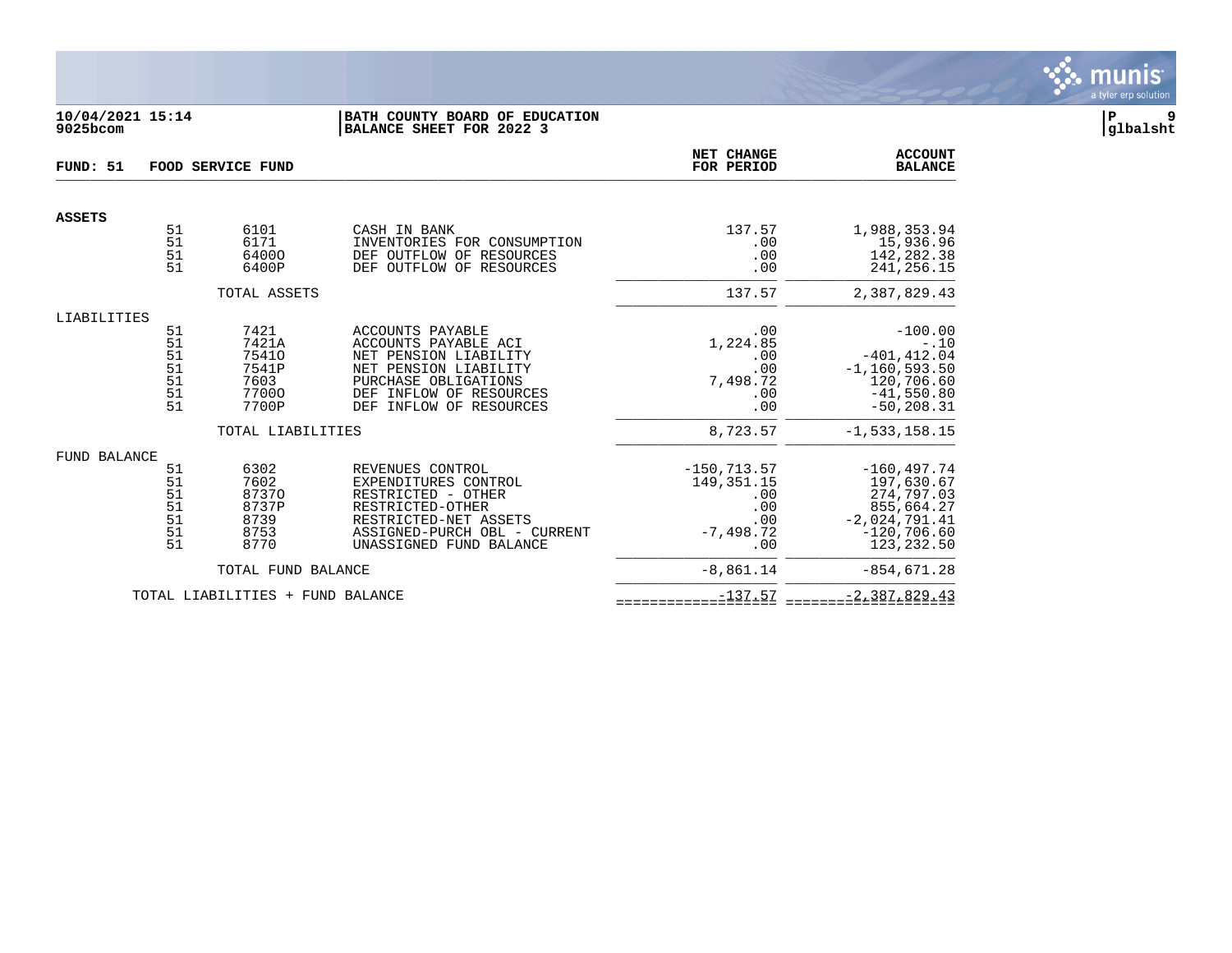

# **10/04/2021 15:14 |BATH COUNTY BOARD OF EDUCATION |P 10 9025bcom |BALANCE SHEET FOR 2022 3 |glbalsht**

| FUND: 52      | CHILD CARE                                     |                                                        | <b>NET CHANGE</b><br>FOR PERIOD                                                                                                                                                | <b>ACCOUNT</b><br><b>BALANCE</b>                                 |                                                                                                   |
|---------------|------------------------------------------------|--------------------------------------------------------|--------------------------------------------------------------------------------------------------------------------------------------------------------------------------------|------------------------------------------------------------------|---------------------------------------------------------------------------------------------------|
| <b>ASSETS</b> |                                                |                                                        |                                                                                                                                                                                |                                                                  |                                                                                                   |
|               | 52<br>52<br>52                                 | 6101<br>64000<br>6400P                                 | CASH IN BANK<br>DEF OUTFLOW OF RESOURCES<br>DEF<br>OUTFLOW OF RESOURCES                                                                                                        | 38,480.96<br>.00<br>.00                                          | 153,228.00<br>32,281.34<br>60,062.20                                                              |
|               |                                                | TOTAL ASSETS                                           |                                                                                                                                                                                | 38,480.96                                                        | 245,571.54                                                                                        |
| LIABILITIES   | 52<br>52<br>52<br>52<br>52<br>52               | 75410<br>7541P<br>7603<br>77000<br>7700P               | NET PENSION LIABILITY<br>NET PENSION LIABILITY<br>PURCHASE OBLIGATIONS<br>DEF INFLOW OF RESOURCES<br><b>DEF</b><br>INFLOW OF RESOURCES                                         | .00<br>.00<br>$-680.00$<br>.00<br>.00                            | $-96,710.70$<br>$-165,030.43$<br>1,600.00<br>$-10, 418.78$<br>$-15.537.70$                        |
|               |                                                | TOTAL LIABILITIES                                      |                                                                                                                                                                                | $-680.00$                                                        | $-286,097.61$                                                                                     |
| FUND BALANCE  | 52<br>52<br>$\frac{52}{52}$<br>$\frac{52}{52}$ | 6302<br>7602<br>87370<br>8737P<br>8739<br>8753<br>8770 | REVENUES CONTROL<br>EXPENDITURES CONTROL<br>RESTRICTED - OTHER<br>RESTRICTED-OTHER PENSION<br>RESTRICTED-NET ASSETS<br>ASSIGNED-PURCH OBL - CURRENT<br>UNASSIGNED FUND BALANCE | $-52, 496.12$<br>14,015.16<br>.00<br>.00<br>.00<br>680.00<br>.00 | $-102,610.13$<br>51,352.45<br>69,422.59<br>96,634.69<br>$-101,970.32$<br>$-1,600.00$<br>29,296.79 |
|               |                                                | TOTAL FUND BALANCE                                     |                                                                                                                                                                                | $-37,800.96$                                                     | 40,526.07                                                                                         |
|               |                                                | TOTAL LIABILITIES + FUND BALANCE                       |                                                                                                                                                                                | $-38,480.96$                                                     | $-245, 571.54$                                                                                    |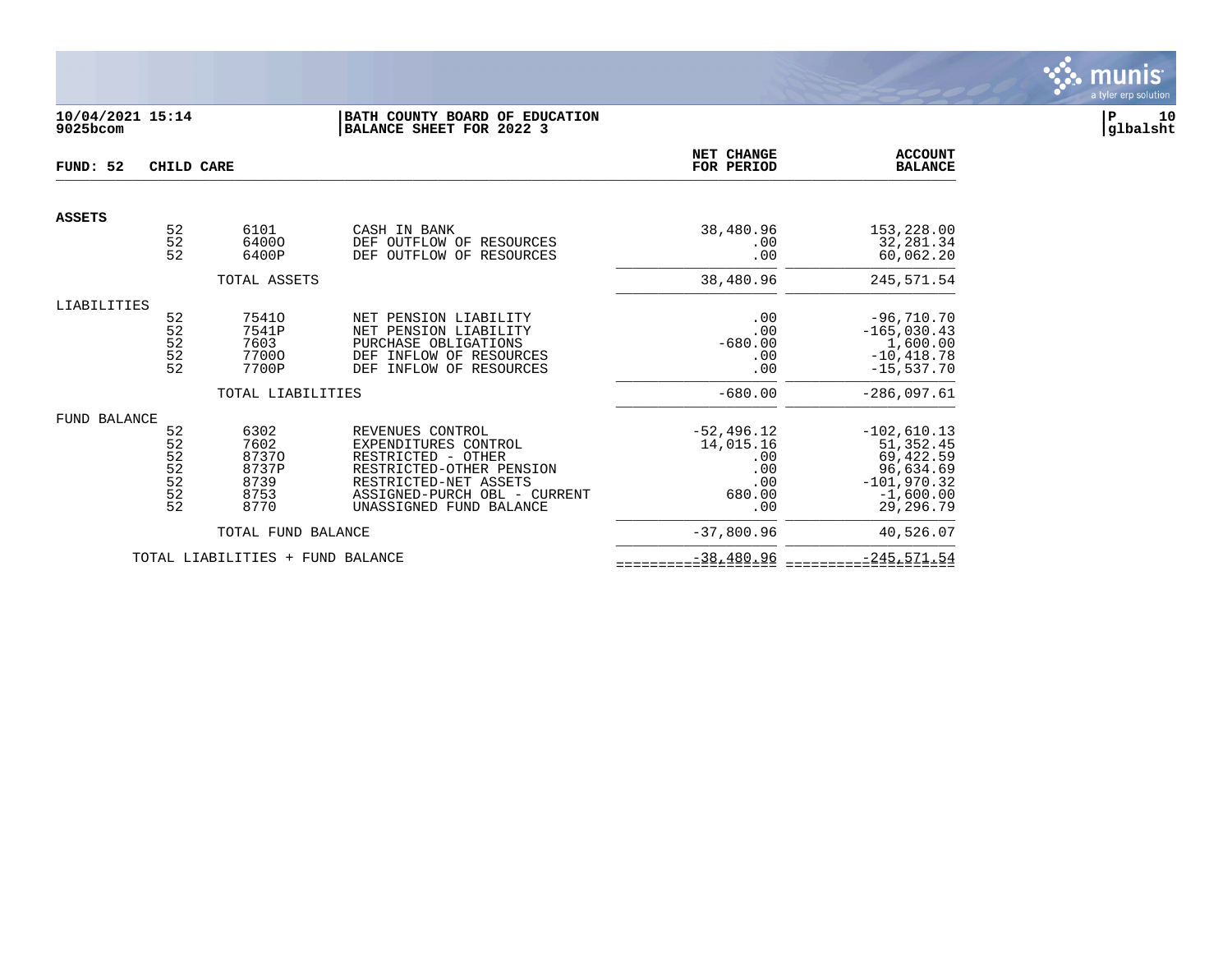

# **10/04/2021 15:14 |BATH COUNTY BOARD OF EDUCATION |P 11 9025bcom |BALANCE SHEET FOR 2022 3 |glbalsht**

| FUND: 53<br><b>PRESCHOOL</b> |    |                                  |                      | NET CHANGE<br>FOR PERIOD | <b>ACCOUNT</b><br><b>BALANCE</b> |
|------------------------------|----|----------------------------------|----------------------|--------------------------|----------------------------------|
| <b>ASSETS</b>                | 53 | 6101                             | CASH IN BANK         | $-83.82$                 | $-251.46$                        |
|                              |    | TOTAL ASSETS                     |                      | $-83.82$                 | $-251.46$                        |
| FUND BALANCE                 | 53 | 7602                             | EXPENDITURES CONTROL | 83.82                    | 251.46                           |
|                              |    | TOTAL FUND BALANCE               |                      | 83.82                    | 251.46                           |
|                              |    | TOTAL LIABILITIES + FUND BALANCE |                      | 83.82                    | 251.46                           |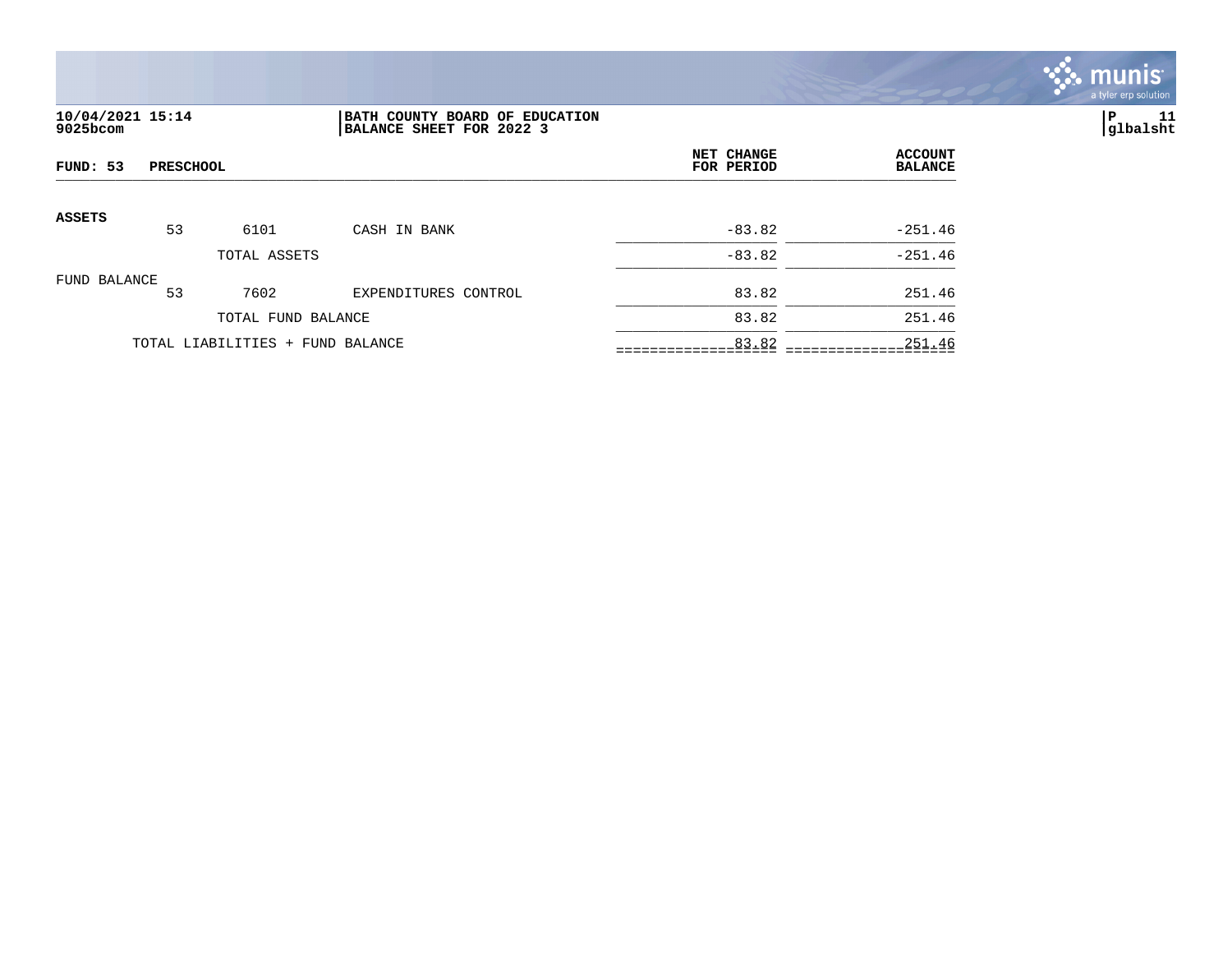

# **10/04/2021 15:14 |BATH COUNTY BOARD OF EDUCATION |P 12 9025bcom |BALANCE SHEET FOR 2022 3 |glbalsht**

| FUND: 7000 TRUST/AGENCY FUNDS |          |                                  |                                             | NET CHANGE<br>FOR PERIOD | <b>ACCOUNT</b><br><b>BALANCE</b> |
|-------------------------------|----------|----------------------------------|---------------------------------------------|--------------------------|----------------------------------|
| <b>ASSETS</b>                 | 70       | 6101                             | CASH IN BANK                                | 154.25                   | 44,647.59                        |
|                               |          | TOTAL ASSETS                     |                                             | 154.25                   | 44,647.59                        |
| FUND BALANCE                  | 70<br>70 | 6302<br>8730                     | REVENUES CONTROL<br>RESTRICTED FUND BALANCE | $-154.25$<br>.00         | $-662.62$<br>$-43,984.97$        |
|                               |          | TOTAL FUND BALANCE               |                                             | $-154.25$                | $-44,647.59$                     |
|                               |          | TOTAL LIABILITIES + FUND BALANCE |                                             | $-154.25$                | $-44,647.59$                     |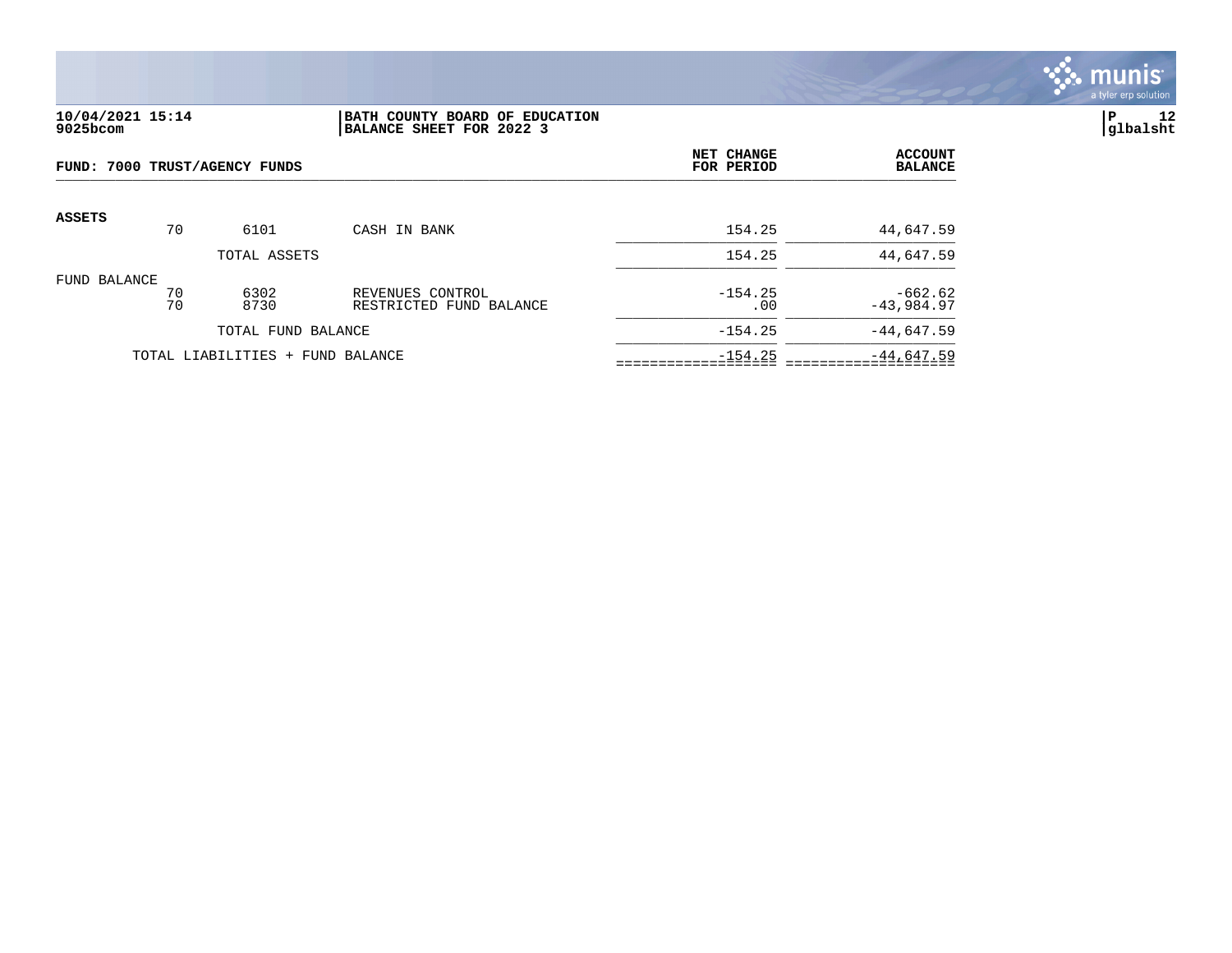

## **10/04/2021 15:14 |BATH COUNTY BOARD OF EDUCATION |P 13 9025bcom |BALANCE SHEET FOR 2022 3 |glbalsht**

| FUND: 8                          |                                                                | GOVERNMENTAL ASSETS                                                                  |                                                                                                                                                                                                                                                                       | NET CHANGE<br>FOR PERIOD                                                                            | <b>ACCOUNT</b><br><b>BALANCE</b>                                                                                                                                                            |
|----------------------------------|----------------------------------------------------------------|--------------------------------------------------------------------------------------|-----------------------------------------------------------------------------------------------------------------------------------------------------------------------------------------------------------------------------------------------------------------------|-----------------------------------------------------------------------------------------------------|---------------------------------------------------------------------------------------------------------------------------------------------------------------------------------------------|
| <b>ASSETS</b>                    |                                                                |                                                                                      |                                                                                                                                                                                                                                                                       |                                                                                                     |                                                                                                                                                                                             |
|                                  | 80<br>80<br>80<br>80<br>80<br>80<br>80<br>80<br>80<br>80<br>80 | 6201<br>6211<br>6212<br>6221<br>6222<br>6231<br>6232<br>6241<br>6242<br>6251<br>6252 | LAND<br>LAND IMPROVEMENTS<br>ACCUM DEPR LAND IMPROVEMENTS<br>BUILDINGS & BLDING IMPROVEMENT<br>ACCUM DEPR BLDG IMPROVMENTS<br>TECHNOLOGY EOUIPMENT<br>ACCUM DEPR TECHNOLOGY EOUIP<br>VEHICLES<br>ACCUM DEPR VEHICLES<br>GENERAL EOUIPMENT<br>ACCUM DEPR GENERAL EOUIP | .00<br>.00<br>.00<br>.00<br>.00<br>$-6,940.00$<br>6,940.00<br>.00<br>.00<br>$-2,798.00$<br>2,689.20 | 518,316.60<br>1,124,210.27<br>$-975, 229.22$<br>46,087,605.31<br>$-13, 186, 391.89$<br>1,894,236.50<br>$-1,664,823.59$<br>4,071,733.19<br>$-3, 110, 050.41$<br>872,588.28<br>$-742, 114.89$ |
| TOTAL ASSETS                     |                                                                |                                                                                      |                                                                                                                                                                                                                                                                       | $-108.80$                                                                                           | 34,890,080.15                                                                                                                                                                               |
| FUND BALANCE                     | 80<br>80                                                       | 7602<br>8710                                                                         | EXPENDITURES CONTROL<br>INVESTMENTS GOVERNMENTAL ASSET                                                                                                                                                                                                                | 23.31<br>85.49                                                                                      | 23.31<br>$-34,890,103.46$                                                                                                                                                                   |
| TOTAL FUND BALANCE               |                                                                |                                                                                      |                                                                                                                                                                                                                                                                       | 108.80                                                                                              | $-34,890,080.15$                                                                                                                                                                            |
| TOTAL LIABILITIES + FUND BALANCE |                                                                |                                                                                      |                                                                                                                                                                                                                                                                       | 108.80                                                                                              | $-34,890,080.15$                                                                                                                                                                            |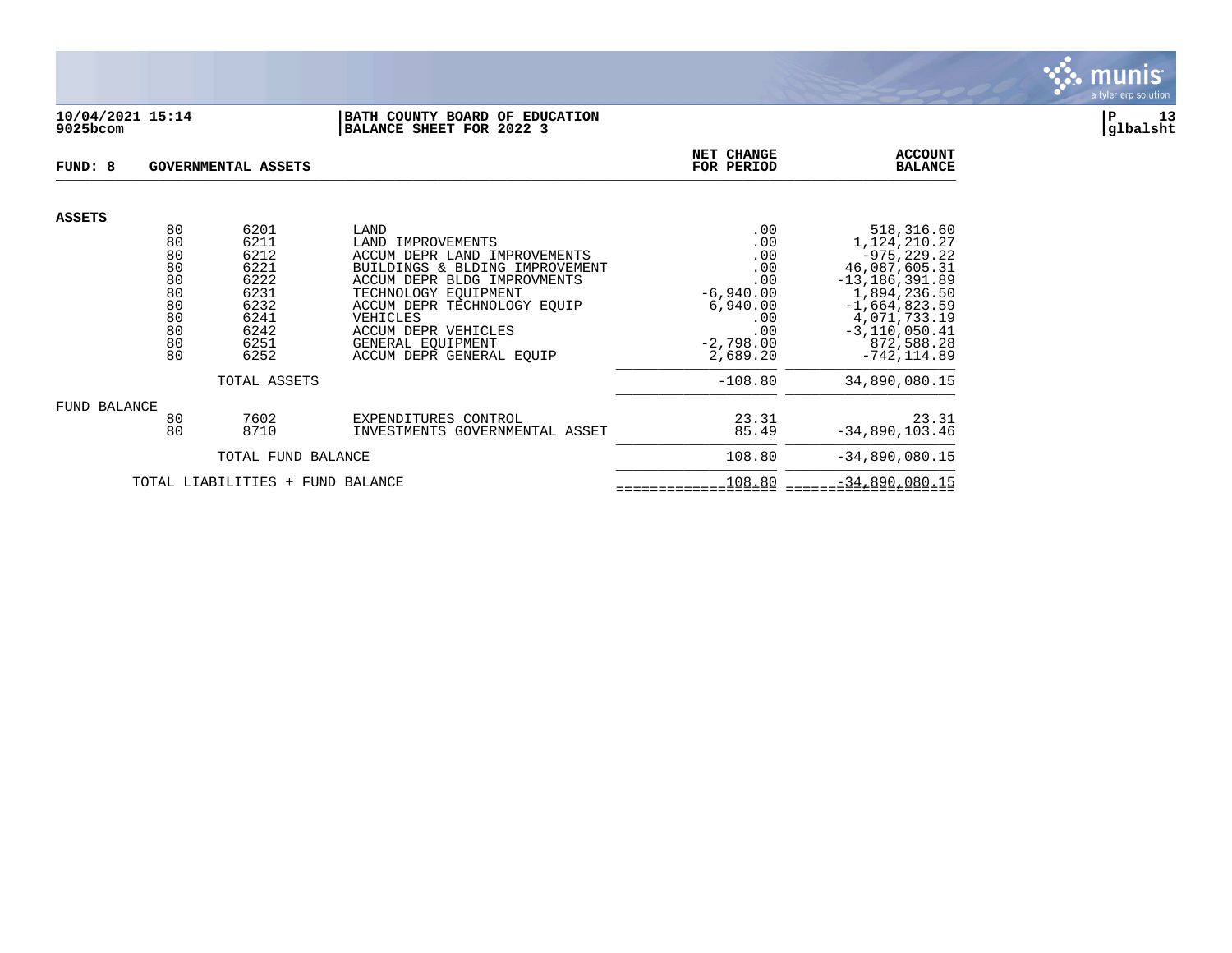

## **10/04/2021 15:14 |BATH COUNTY BOARD OF EDUCATION |P 14 9025bcom |BALANCE SHEET FOR 2022 3 |glbalsht**

| FUND: 81                         |                                  | FOOD SERVICE ASSETS                          | NET CHANGE<br>FOR PERIOD                                                                                                                                | <b>ACCOUNT</b><br><b>BALANCE</b>       |                                                                                     |
|----------------------------------|----------------------------------|----------------------------------------------|---------------------------------------------------------------------------------------------------------------------------------------------------------|----------------------------------------|-------------------------------------------------------------------------------------|
| <b>ASSETS</b>                    | 81<br>81<br>81<br>81<br>81<br>81 | 6221<br>6222<br>6231<br>6232<br>6241<br>6242 | BUILDINGS & BLDING IMPROVEMENT<br>ACCUM DEPR BLDG IMPROVMENTS<br>TECHNOLOGY EOUIPMENT<br>ACCUM DEPR TECHNOLOGY EOUIP<br>VEHICLES<br>ACCUM DEPR VEHICLES | .00<br>.00<br>.00<br>.00<br>.00<br>.00 | 308,000.00<br>$-80, 593.33$<br>8,212.63<br>$-4,831.30$<br>35,895.00<br>$-27,065.75$ |
|                                  | 81<br>81                         | 6251<br>6252                                 | GENERAL EOUIPMENT<br>ACCUM DEPR GENERAL EOUIP                                                                                                           | .00<br>.00                             | 616, 188.39<br>$-533.052.17$                                                        |
| TOTAL ASSETS                     |                                  |                                              |                                                                                                                                                         | .00                                    | 322,753.47                                                                          |
| FUND BALANCE                     | 81                               | 8711                                         | INVESTMENT BUSINESS ASSETS                                                                                                                              | .00                                    | $-322, 753.47$                                                                      |
|                                  | TOTAL FUND BALANCE               |                                              |                                                                                                                                                         | .00                                    | $-322, 753.47$                                                                      |
| TOTAL LIABILITIES + FUND BALANCE |                                  |                                              |                                                                                                                                                         | .00                                    | $-322, 753.47$                                                                      |